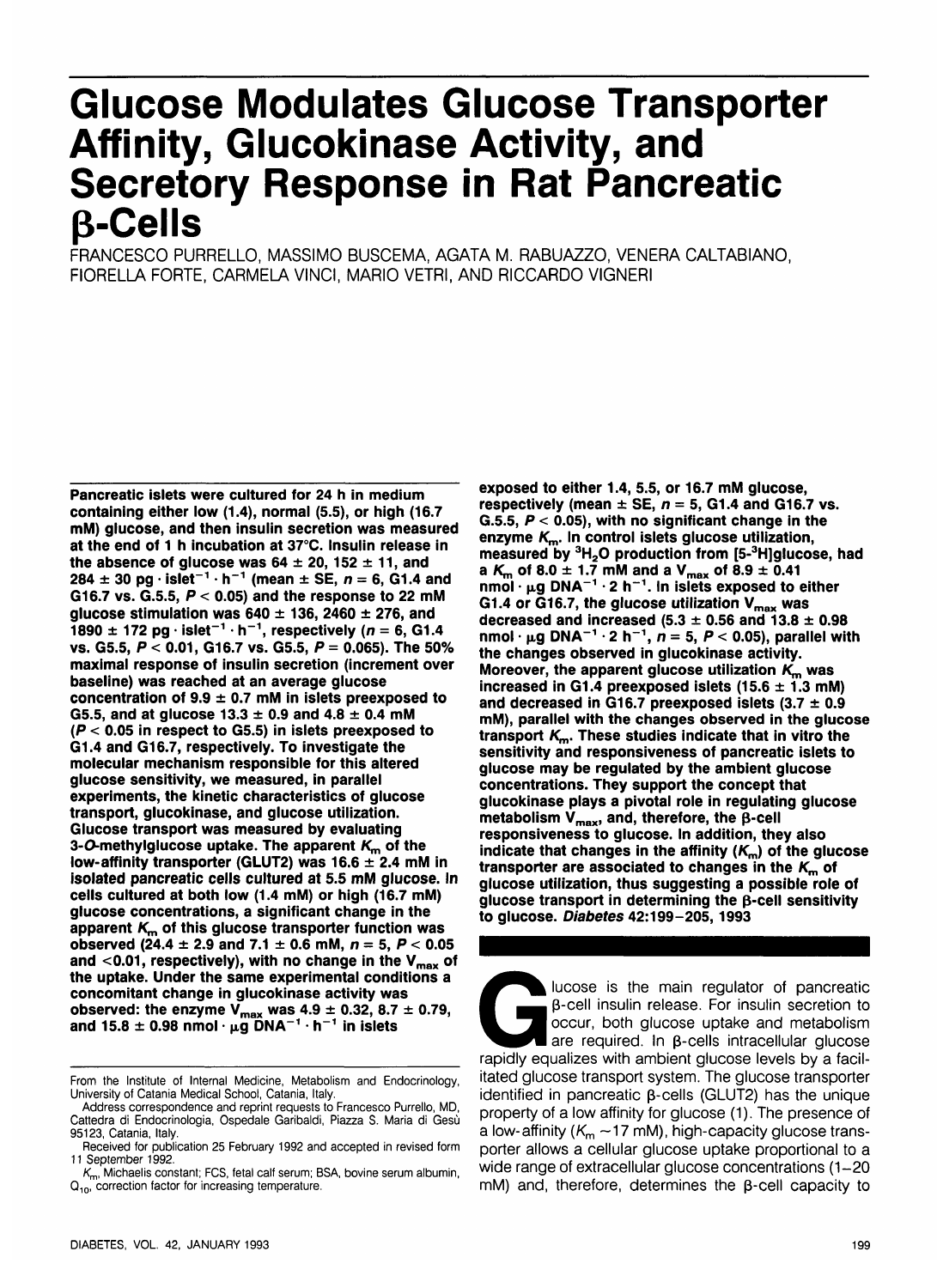#### GLUCOSE TRANSPORT. GLUCOKINASE. AND INSULIN RELEASE

appropriately respond to even extreme physiological  $q$ lycemic changes (2). In  $\beta$ -cells glucose metabolism is regulated by glucokinase, a glucose-specific high- $K<sub>m</sub>$ enzyme that at glucose concentrations >5.5 mM, is the rate-limiting step for glucose metabolism and, therefore, for glucose-induced insulin release (3,4). Under these conditions, glucose transport, having a capacity that is largely in excess of glucose phosphorylation and metabolism, does not play a pivotal role in determining the secretory response. However, when the expression or function of the glucose transporter is significantly reduced, it may limit the access of glucose to glucokinase, thus preventing a normal glucose sensing and appropriate insulin secretion (2,5,6).

Both in vitro and in vivo studies indicate that chronic exposure to either low or high glucose concentrations may alter both the threshold of glucose-stimulated insulin release (glucose sensitivity) and the maximal responsiveness of pancreatic  $\beta$ -cells to glucose (7-11). Although changes in glucose responsiveness have been associated to changes in glucokinase activity (11), the mechanism underlying the difference in glucose sensitivity is unknown.

To better understand this problem, in this study we evaluated glucose transport, glucokinase activity, glucose utilization, and insulin secretion in rat pancreatic islets preexposed to different glucose concentrations for 24 h.

## **RESEARCH DESIGN AND METHODS**

Male Wistar rats were purchased from Nossan (Milan, Italy). Culture medium CMRL-1066, heat-inactivated FCS, glutamine, and antibiotics were purchased from Gibco (Glasgow, UK). 3-O-[<sup>3</sup>H]methyl-p-glucose, [<sup>3</sup>H]-30MG (specific activity 2.74 Ci/mmol), [U-14C]sucrose (specific activity 673 mCi/mmol), and [5-<sup>3</sup>H]glucose (specific activity 15.7 Ci/mmol) were purchased from Amersham (Amersham, UK).

Pancreatic islets were isolated from 200-250 g fed male Wistar rats and hand picked under stereomicroscope observation. Batches of 100 islets were maintained at 37°C in a 95%  $O<sub>2</sub>/5$ %  $CO<sub>2</sub>$  atmosphere in a plastic Petri dish containing 3 ml of CMRL-1066, 10% heat inactivated FCS serum, and 2 mM glutamine and glucose at either 1.4, 5.5, or 16.7 mM (G1.4, G5.5, G16.7). After 24 h, groups of seven islets were transferred in Hank's balanced buffer (NaCl 136 mM, CaCl<sub>2</sub> 1.67 mM,  $MgSO<sub>4</sub>$  0.8 mM, KCI 5.4 mM, Na<sub>2</sub>HPO<sub>4</sub> 0.35 mM,  $KH<sub>2</sub>PO<sub>4</sub> 0.45$  mM, NaHCO<sub>3</sub> 4.2 mM) supplemented with HEPES HC110 mM, pH 7.35, at 37°C in the presence of various glucose concentrations, and after 1 h insulin was measured both in the medium and the acid-alcohol cell extracts.

Pancreatic cells were obtained from islets transferred to a  $Ca<sup>2+</sup>$ -free Hank's balanced buffer at 30 $°C$  in the presence of trypsin (6.5  $\mu$ g/ml) and DNAse (2  $\mu$ g/ml) (9). The islet dissociation was stopped by adding Hank's balanced buffer containing 1.67 mM calcium and 1% newborn calf serum when most cells were in groups of three to seven. Cells from —5000 islets were then cul-



**FIG. 1. Effect of preexposure to different glucose concentrations on Insulin release from rat pancreatic Islets. A: islets were cultured In CMRL-1066 containing glucose at either 1.4 (A), 5.5 (D), or 16.7 (•) mM. After 24 h, groups of 7 islets were transferred In Krebs-Rlnger buffer (pH 7.35) at 37°C In the presence of various glucose concentrations and 1 h later insulin released in the medium was measured. Data are means ± SE of 6 separate experiments. B: data of Insulin secretion from the top panel are presented as percentage of the maximal effect (increase over baseline) obtained in the 3 experimental groups.**

tured in CMRL-1066 medium in 48-multiwell dishes  $(120 \times 10^3$  cells per well). At 48 h, when cells were attached to the dish, the culture medium was gently replaced with fresh medium containing 1.4, 5.5, or 16.7 mM glucose, and cell culture continued for an additional 24 h. To measure [<sup>3</sup>H]-3OMG transport, cells in monolayer were washed twice and incubated with Krebs-Ringer phosphate buffer (140 mM NaCI, 1.7 mM KCI 0.9 mM CaCl<sub>2</sub>, 1.47 mM K<sub>2</sub>HPO<sub>4</sub>, 0.8 mM MgSO<sub>4</sub>, and 0.5% BSA, pH 7.4) for 30 min at 15°C. The buffer was then replaced with 0.4 ml of fresh Krebs-Ringer phosphate containing increasing concentrations (0.1-60 mM) of 3OMG at a constant specific activity of 0.06  $\mu$ Ci/mmol. After 15 s the transport was stopped by washing the cells three times with ice-cold Krebs-Ringer phosphate con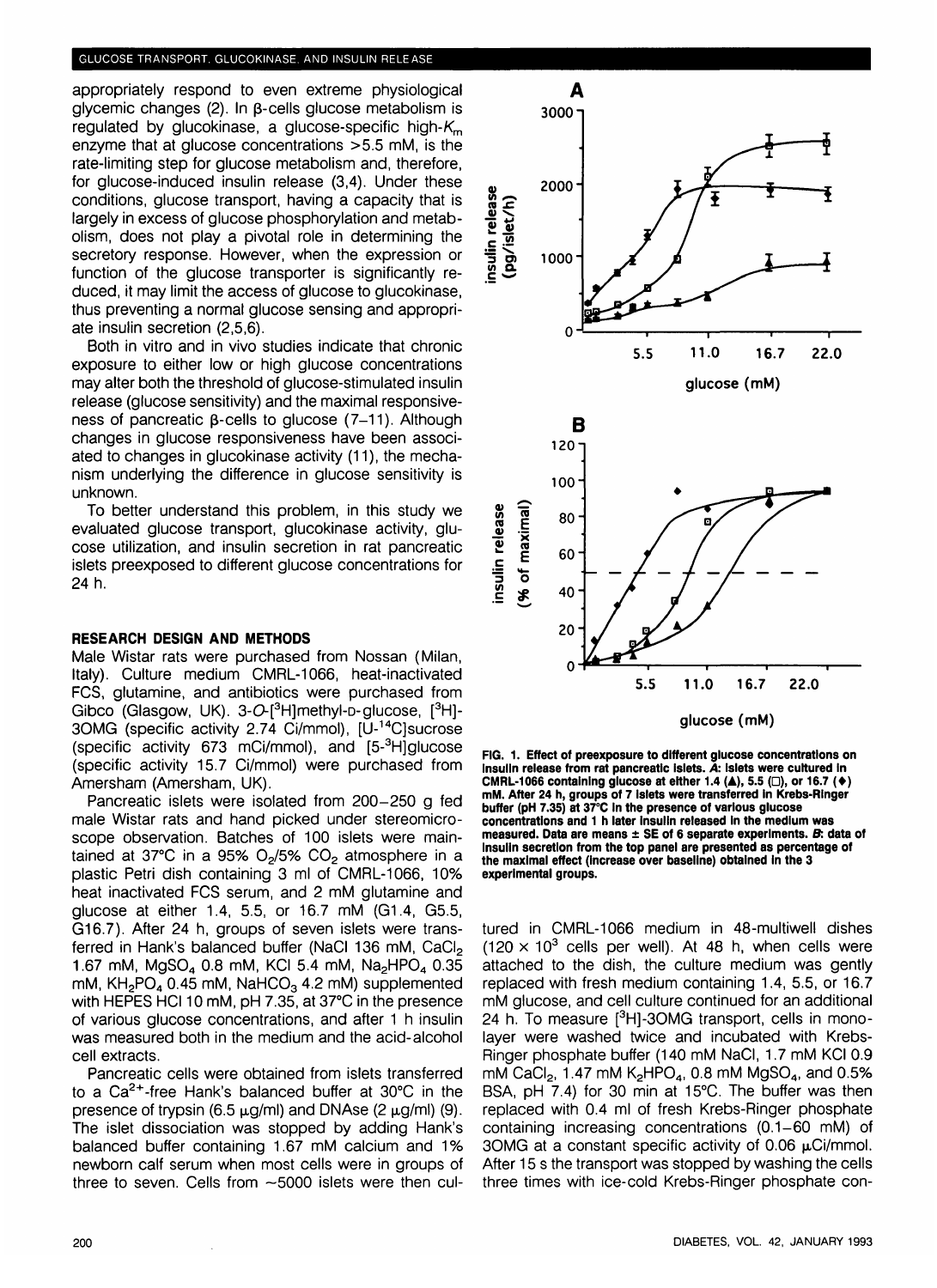TABLE 1

Effect of preexposure to different glucose concentrations on insulin secretion (pg · 10<sup>-3</sup> cells · h<sup>-1</sup>) from dissociated pancreatic cells

|                                                    | Chronic culture conditions (mM) |              |              |
|----------------------------------------------------|---------------------------------|--------------|--------------|
| Glucose in buffer during<br>acute stimulation (mM) | 1.4                             | 5.5          | 16.7         |
|                                                    | $91 \pm 11$                     | $97 \pm 12$  | $80 \pm 11$  |
| 2.8                                                | $86 \pm 9$                      | $97 \pm 14$  | $138 \pm 15$ |
| 5.5                                                | $96 \pm 12$                     | $135 \pm 18$ | $243 \pm 19$ |
| 11.0                                               | $124 \pm 11$                    | $343 \pm 21$ | $323 \pm 26$ |
| 16.7                                               | $196 + 15$                      | $480 \pm 32$ | $298 \pm 21$ |
| 22.0                                               | $192 \pm 21$                    | $492 \pm 34$ | $319 \pm 23$ |

taining 0.5% BSA, 400 mM D-glucose, and 10 mM phlorizin, pH 7.4. Cells were then solubilized with 1 ml 0.1% sodium dodecyl sulfate (SDS), and the cell-incorporated radioactivity was counted and normalized to the DNA content (12). [U-14C]sucrose uptake was performed to measure the extracellular space.

The glucose phosphorylation rate was determined by measuring the rate of glucose-6-phosphate formation in a fluorimetric assay (13). Pancreatic islets  $(-400)$  were homogenized in  $300 \mu l$  of ice-cold buffer (pH 7.7) containing 20 mM  $K_2HPO_4$ , 1 mM EDTA, 110 mM KCI, and 5 mM dithiothreitol. The islet homogenate was then centrifuged for 10 min at 12,000  $\times$  g, and the glucose phosphorylation activity was measured in the supernatant.

The assay volume contained  $4 \mu$  of supernatant in 100  $\mu$ I of HEPES HCI 50 mM (pH 7.7), 100 mM KCI, 7.4 mM  $\overline{\textsf{MgCl}}_2$ , 15 mM β-mercaptoethanol, 0.5 mM NAD<sup>+</sup>, 0.05% BSA,  $2.5 \mu$ g/ml glucose-6-phosphate dehydrogenase, 5 mM ATP, and glucose concentrations ranging from 0.03 to 100 mM. In a typical experiment, glucose was added at 0.03, 0.06, 0.12, 0.25, and 0.5 mM to measure hexokinase activity and at 5, 7.5,10,15, 20, 25, 50, 65, 80, and 100 mM to measure glucokinase activity. The reaction was stopped after 1 h at 30°C by adding 1 ml of 500 mM sodium bicarbonate buffer, pH 9.4. Fluorescence was then measured at 460 nm (excitation at 340 nm). The  $V_{\text{max}}$  and  $K_{\text{m}}$  of hexokinase and glucokinase activities were calculated in each experiment by the Eadie-Hofstee plot. To calculate glucokinase activity, the  $V_{\text{max}}$  for hexokinase was subtracted from the activities measured at the concentrations >5 mM (13). A standard curve was obtained by incubating with the assay reagents 0.3-1.0 nmol glucose-6-phosphate and 1 nmol NADH (13). In each assay, tissue blanks were also performed by incubating either 0.5 or 100 mM glucose in the absence of ATP.

The utilization of glucose was determined by measuring the formation of  ${}^{3}H_{2}O$  from (5- ${}^{3}H$ )glucose (14). Groups of 10 islets were incubated in 40  $\mu$ l of Krebs-Ringer bicarbonate buffer (118 mM NaCI, 4.8 mM KCI, 2.5 mM CaCl<sub>2</sub>, 1.2 mM MgSO4, 1.2 mM KH<sub>2</sub>PO4, 25 mM  $NaHCO<sub>3</sub>$ ) supplemented with 10 mM HEPES (pH 7.4)  $\frac{1}{2}$  containing 2  $\mu$ Ci D-(5-<sup>3</sup>H)glucose, with glucose concentrations ranging from 5 to 20 mM. In a typical experiment, glucose was added at 5, 7.5, 10, 12.5, 15, and 20 mM. The incubation was performed in 1-ml glass vials inside an airtight-sealed 20-ml glass scintillation vial that contained 500  $\mu$ I distilled water. After 2 h at 37 $^{\circ}$ C, the reaction was stopped by adding  $0.5$  M HCI (100  $\mu$ I injected through the rubber seal). The scintillation vials were then incubated overnight at 37°C, and the water radioactivity was measured. Blanks without islets were also conducted. Under these experimental conditions, the recovery from known amounts of <sup>3</sup>H<sub>2</sub>O was fairly constant, ranging 50-60%.

**Statistical analysis.** Statistical significance was determined by the Student's *t* test for unpaired data.

# **RESULTS**

**Insulin secretion.** In pancreatic islets exposed for 24 h to different glucose concentrations (either 1.4, 5.5, or 16.7 mM), insulin release in the absence of glucose was 64 ± 20, 152 ± 11, and 284 ± 30 pg · islet<sup>-1</sup> · h<sup>-1</sup>, respectively (mean  $\pm$  SE,  $n = 6$ ,  $P < 0.05$ , G1.4 and G16.7 vs. G.5.5). The maximal response to glucose (22 mM) stimulation was 640  $\pm$  136, 2460  $\pm$  276, and 1890  $\pm$  172  $pq \cdot islet^{-1} \cdot h^{-1}$ , respectively ( $n = 6$ , G1.4 vs. G5.5,  $P < 0.01$ , G16.7 vs. G5.5,  $P = 0.065$ ) (Fig. 1A). The analysis of the insulin release dose-response curves (Fig. 1*B*) indicated that islet sensitivity to glucose was significantly affected by preexposure to different glucose concentrations. The 50% maximal response (increment over baseline) was reached at an average glucose concentration of  $9.9 \pm 0.7$  mM in control islets (preexposed to G5.5), whereas in islets preexposed to G1.4 and G16.7 the 50% of maximal response was observed at a glucose concentration of  $13.3 \pm 0.9$  and  $4.8 \pm 0.4$  mM, respectively ( $P < 0.05$  vs. G5.5).

Insulin secretion was measured also in monolayers of pancreatic cells exposed for 24 h at the three different glucose levels, and comparable results were obtained (Table 1). The 50% maximal response was reached at an average glucose concentration of  $12.9 \pm 0.5$ ,  $9.6 \pm 0.6$ , and  $4.7 \pm 0.3$  in islets preexposed to G1.4, G5.5, or G16.7, respectively ( $n = 4$ , G1.4 and G16.7,  $P < 0.05$  vs. G5.5).

**Glucose transport.** Glucose transport was measured in pancreatic cells preexposed for 24 h at the same glucose concentrations used for insulin secretion studies. The kinetic characteristics of glucose uptake by pancreatic islet cells (measured at 15°C) were calculated according to the Eadie-Hofstee plot by adding increasing concen-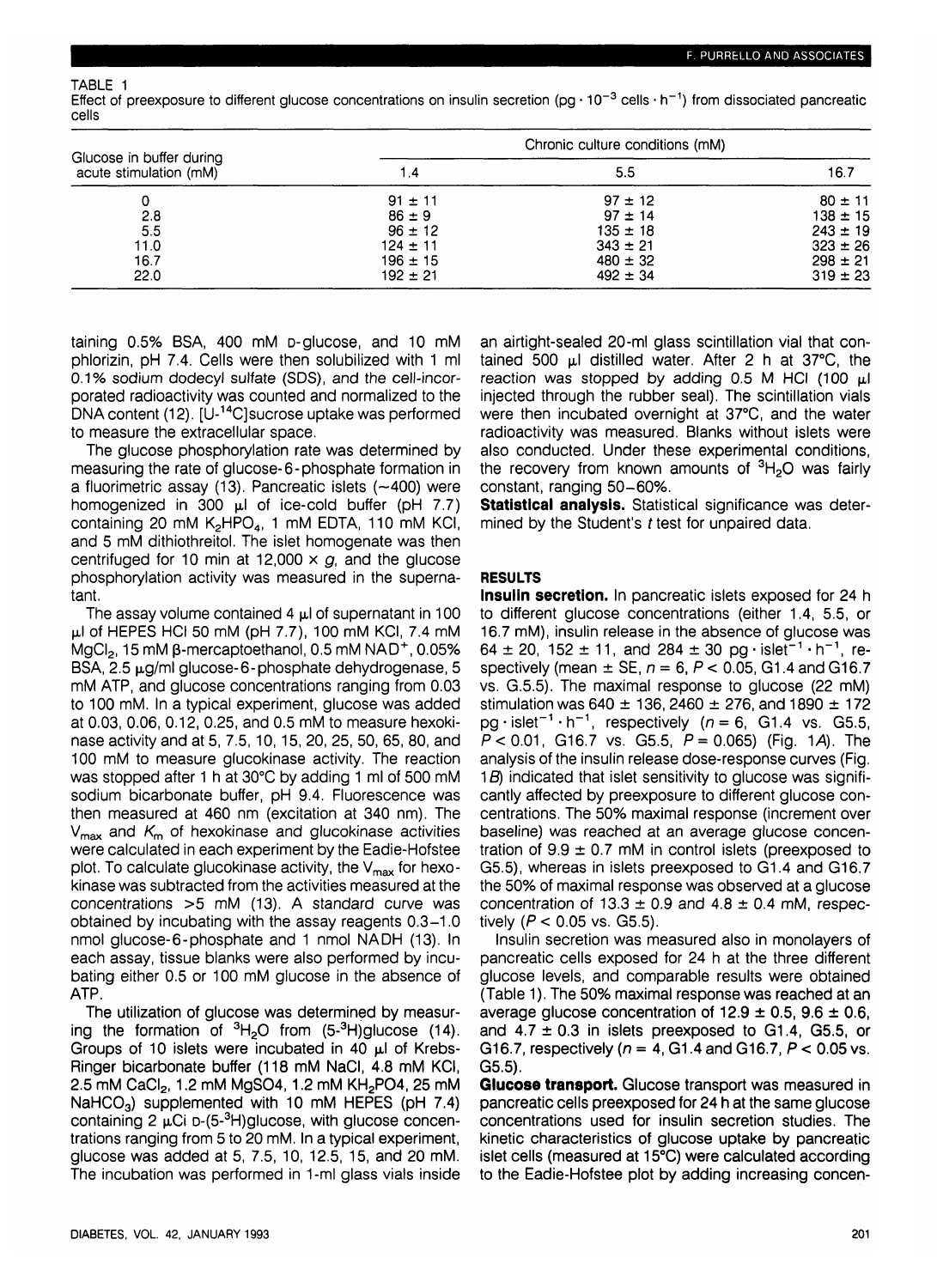

**FIG. 2. Glucose transport kinetic In pancreatic islet cells. Cells were cultured in CMRL-1066 medium containing glucose at either 5.S (A), 1.4 (S), or 16.7 mM (C). To measure [3 H]-3OMG transport, cells were washed twice and incubated in Krebs-Ringer phosphate buffer for 30 mln at 15°C. The buffer was then replaced with 0.4 ml fresh Krebs-Rlnger phosphate containing different concentrations of [ 3 H]-3OMG (range 0.1-60 mM). After 15 s, the transport was stopped by washing the cells with ice-cold Krebs-Rlnger phosphate, containing 0.5% BSA, 400 mM D-glucose, and 10 mM phlorizin, pH 7.4. Counts were normalized to the DNA content. Results are presented according to the Eadie-Hofstee plot. A representative of 4 separate experiments Is shown.**

trations of 3OMG. In agreement with previous studies (1), in pancreatic cells cultured at 5.5 mM of glucose, two kinetically distinct components were identified (Fig. 2A): one with an apparent  $K_m$  of 16.6  $\pm$  2.4 mM ( $n = 5$ ) and

another with a  $K<sub>m</sub>$  of 1.2  $\pm$  0.4 mM. The relative capacity of the low  $K_m$  component was 10-15%. The high  $K_m$ glucose transport function is believed to represent the GLUT2 transporter, a glucose carrier specific of  $\beta$ -cells among all pancreatic cells. Pancreatic cells cultured at both low (1.4 mM) or high (16.7 mM) glucose concentrations exhibited a significant change in the apparent  $K<sub>m</sub>$  of this glucose transport function component in control islets cultured at 5.5 mM glucose.  $\beta$ -Cells preexposed to low glucose exhibited a lower affinity for glucose  $(K_{\rm m} = 24.4 \pm 2.9 \text{ mM}, n = 5, P < 0.05 \text{ in control islets};$ Fig.  $2B$ ) and, in contrast,  $\beta$ -cells preexposed to high glucose exhibited a higher affinity ( $K_m = 7.1 \pm 0.6$  mM,  $n = 5$ ,  $P < 0.01$  in control islets; Fig. 2C). As a consequence of this higher affinity, glucose transport at 5 mM of glucose was doubled in islets exposed to high glucose in control islets (0.1 vs. 0.044 nmol  $\cdot$  µg DNA $^{-1}$   $\cdot$  15 s $^{-1}$ ). No significant change in  $V_{\text{max}}$  was observed (Table 2). Furthermore, no change in the kinetic characteristics of the low  $K<sub>m</sub>$  glucose transport function (believed to represent the glucose transporter of pancreatic cells other than  $\beta$ -cells) was observed in the three experimental groups (Fig. 2C).

**Glucokinase activity.** In control islets, cultured at 5.5 mM of glucose, glucokinase activity, measured at 30°C and at glucose concentrations ranging from 5 to 100 mM, showed a V<sub>max</sub> of 8.7  $\pm$  0.79 nmol  $\cdot \mu$ g DNA<sup>-1</sup>  $\cdot$  h<sup>-1</sup> and a  $K_m$  of 9.7  $\pm$  1.0 mM (mean  $\pm$  SE,  $n = 5$ ; Fig. 3). Islets cultured at 1.4 mM glucose showed glucokinase activity with a V<sub>max</sub> of 4.9  $\pm$  0.32 nmol  $\cdot$  µg DNA<sup>-1</sup>  $\cdot$  h<sup>-1</sup> (n = 5,  $P < 0.05$  in control islets) and a  $K<sub>m</sub>$  of 10.2  $\pm$  1.8 (Table 3). Islets cultured in the presence of 16.7 mM glucose showed a glucokinase activity with a  $V_{\text{max}}$  of 15.8  $\pm$  0.98 nmol  $\cdot$  µg DNA<sup>-1</sup>  $\cdot$  h<sup>-1</sup> and a  $K_m$  that was not significantly different from control islets (Table 3). To calculate the ratio of glucose transport to glucokinase activity at the different glucose concentrations tested, we assumed a  $Q_{10}$  of two to adjust for the different temperature used for measuring glucose transport (15°C) and phosphorylation (30°C) (15). The calculated ratio varied at the various glucose concentrations tested, decreasing from 26 at 100 mM of glucose to 8 at 5 mM of glucose (Table 4).

**Glucose utilization.** In control islets cultured at 5.5 mM of glucose, glucose utilization, increased from  $3.8 \pm 0.12$ at 5 mM of glucose to  $7.4 \pm 0.33$  and  $7.6 \pm 0.28$  $n$ mol ·  $\mu$ g DNA<sup> $-1$ </sup>2 h<sup>-1</sup> at 15 and 20 mM of glucose, respectively (Fig. 4), with a calculated  $V_{\text{max}}$  of 8.9  $\pm$  0.41 and a  $K_m$  of 8.0  $\pm$  1.7 mM (mean  $\pm$  SE,  $n = 7$ ). In islets cultured at 1.4 mM of glucose, a decreased in glucose utilization was observed (Fig. 4), with a  $V_{max}$  of 5.3  $\pm$  0.56 and a  $K_m$  of 15.6  $\pm$  1.3 mM ( $n = 4$ ,  $P < 0.05$  in control islets). In islets cultured in the presence of 16.7 mM of glucose, an increase in glucose utilization was observed, with a V<sub>max</sub> of 13.8  $\pm$  0.98 nmol  $\cdot$  µg DNA<sup>-1</sup>  $\cdot$  2 h<sup>-1</sup> and a  $K<sub>m</sub>$  of 3.7  $\pm$  0.9 mM ( $n = 4$ ,  $P < 0.05$  in control islets).

**Reversibility of glucose-induced alterations.** The changes observed in insulin secretion, glucose transport affinity, glucokinase activity, and glucose utilization in islets cultured at either 1.4 or 16.7 mM glucose were totally reversed by incubating these islets for additional

al/a **"5 c**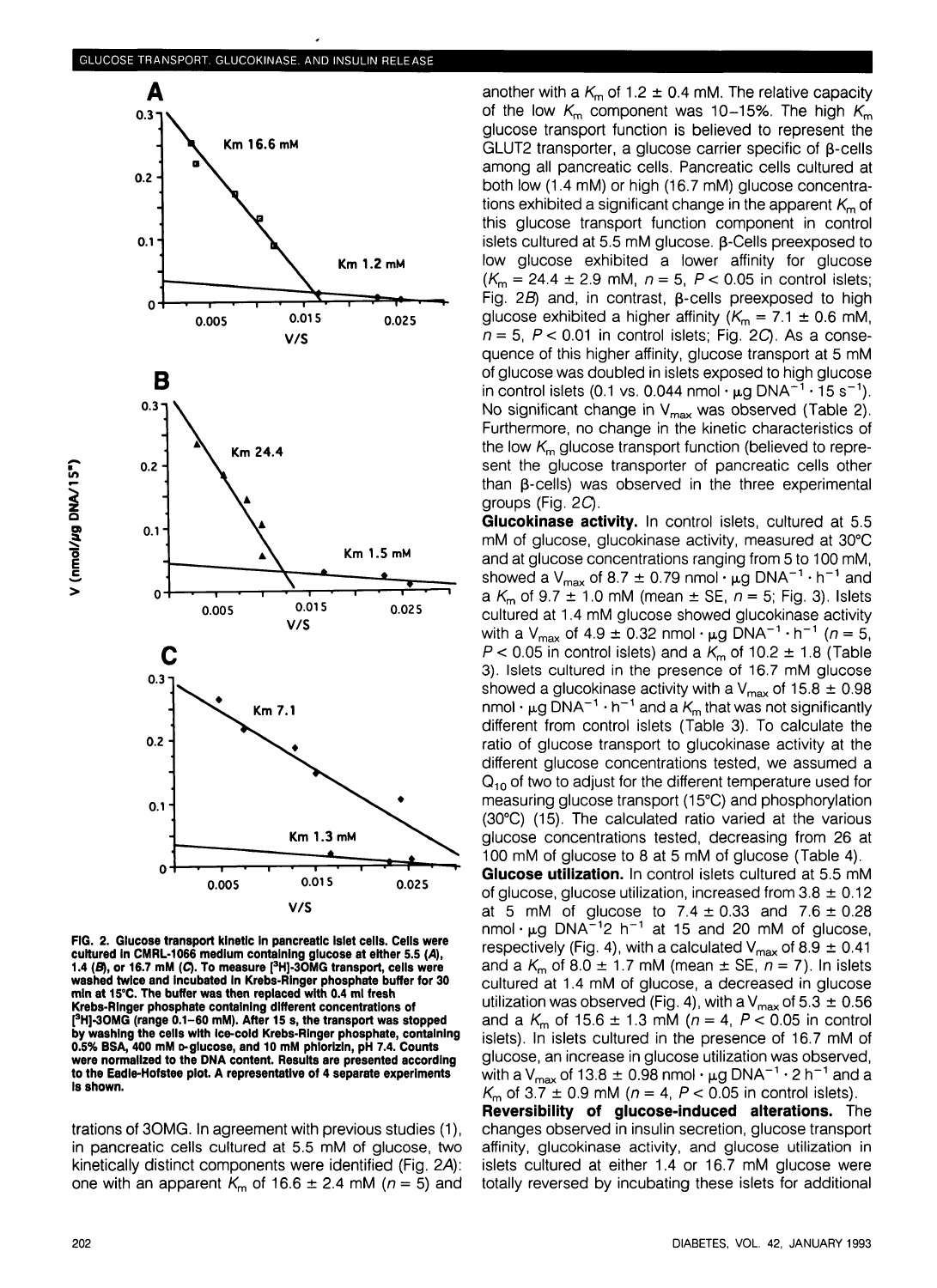Effect of preexposure to different glucose concentrations on glucose transport kinetic characteristics in pancreatic islet cells

| Culture condition<br>(mM) | Glucose transport                                                                     |                                                      |  |
|---------------------------|---------------------------------------------------------------------------------------|------------------------------------------------------|--|
|                           | $V_{\text{max}}$ (nmol $\cdot \mu$ g<br>DNA <sup>-1</sup> $\cdot 15 \text{ s}^{-1}$ ) | $K_m$ (mM)                                           |  |
| 1.4<br>5.5<br>16.7        | $0.29 \pm 0.04$<br>$0.32 \pm 0.04$<br>$0.27 \pm 0.05$                                 | $24.4 \pm 2.9^*$<br>$16.6 \pm 2.4$<br>$7.1 \pm 0.61$ |  |

 $*P < 0.05$ ,  $\uparrow P < 0.01$ , in islets cells cultured at 5.5 mM of glucose.

24 h in CMRL-medium containing 5.5 mM of glucose (data not shown).

## **DISCUSSION**

These data demonstrate that the ambient glucose levels may regulate both the threshold of glucose-induced insulin release (glucose sensitivity) and the maximal responsiveness of rat pancreatic  $\beta$ -cells to glucose. To investigate the molecular mechanism(s) responsible for these alterations, we studied, in parallel experiments, the kinetic characteristics of glucose transport, glucokinase, and glucose utilization.

Both high and low glucose concentrations in the culture medium affect glucose sensitivity. Islets cultured at high glucose, in addition to a shift to the left of the secretory dose-response curve to glucose, show a coordinate and reversible increase in glucose transporter affinity, glucokinase activity, and glucose utilization. Opposite changes are seen in islets cultured at low glucose. These data strongly suggest that these functions are



**FIG. 3. Glucose phosphorylation kinetics in pancreatic Islets. Islets (-400) cultured In medium containing 5.5 mM of glucose were homogenized, centrlfuged, and glucose phosphorylation activity measured In the supernatant by evaluating the rate of glucose-6-phosphate formation in a fluorlmetric assay. Data are presented according to the Eadle-Hofstee plot. A representative of 5 separate experiments Is shown. In a typical experiment the following glucose concentrations were used: 0.03, 0.06, 0.12, 0.25, and 0.5 mM to measure hexokinase activity and 5,7.5,10,15, 20, 25,50, 65,80, and 100 mM to measure glucokinase activity. In calculating this activity, the Vmax for hexokinase was subtracted from the activity measured at glucose concentrations >5 mM.**

TABLE 3

Effect of preexposure to different glucose concentrations on glucokinase activity of pancreatic islets

| Culture condition (mM) | V <sub>max</sub> (nmol · μg<br>DNA <sup>-1</sup> · h <sup>-1</sup> ) | $K_{\rm m}$ (mM) |  |
|------------------------|----------------------------------------------------------------------|------------------|--|
| 1.4                    | $4.9 \pm 0.32$ *                                                     | $10.2 \pm 1.8$   |  |
| 5.5                    | $8.7 \pm 0.79$                                                       | $9.7 \pm 1.0$    |  |
| 16.7                   | $15.8 \pm 0.98$ <sup>*</sup>                                         | $9.3 \pm 1.2$    |  |

 $*P < 0.05$  in islets cultured at 5.5 mM of glucose.

related in pancreatic islets, although the specific role of the glucose transport and the glucokinase activity in determining the difference in glucose sensitivity is still unclear. Because the rate of glucose metabolism is the major determinant of glucose-induced insulin release (3,4), and our data show that a change in the glucose transport  $K<sub>m</sub>$  is associated with a change in the same direction of the glucose utilization  $K<sub>m</sub>$ , it is possible that glucose transporter affinity may play a role in determining the observed shift in the dose-response curve of glucose-induced insulin release. For instance, in islets cultured at high glucose, an increased affinity (lower  $K<sub>m</sub>$ ) of the glucose transporter will increase  $\beta$ -cell glucose uptake at glucose concentrations ranging from 3 to 6 mM. The increased glucose availability may increase glucose phosphorylation and utilization and, in turn, stimulate insulin release at glucose levels that, under normal circumstances, are not stimulatory or less stimulatory. A lower threshold of insulin release in response to glucose will be the resulting effect. This mechanism may reflect what has been observed in experimental models like the mouse insulinoma  $\beta$ TC-3 and the hamster-transformed HIT  $\beta$ -cells. In both these cultured cell lines, the dose dependency for glucose-induced insulin release is shifted to the left in comparison to normal islets (16,17). Both these cell lines abnormally express the low  $K<sub>m</sub>$ glucose transporter GLUT1, which allows glucose transport at much lower glucose concentrations, and may determine, by this mechanism, the increased sensitivity of glucose-induced insulin release. In addition, these cells also have a high glycolytic rate, which may contribute to the observed shift in the dose-response curve of glucose-induced insulin release (18). How an increase in

TABLE 4

Ratio of glucose transport to glucose phosphorylation at different glucose concentrations in pancreatic  $\beta$ -cells cultured at 5.5 mM of glucose

| Glucose | Transport                                                    | Phosphorylation                                               | Ratio |
|---------|--------------------------------------------------------------|---------------------------------------------------------------|-------|
| (mM)    | $(nmol \cdot \mu g)$<br>DNA <sup>-1</sup> ·h <sup>-1</sup> ) | $(nmol \cdot \mu g)$<br>DNA <sup>-1</sup> · h <sup>-1</sup> ) |       |
| 5       | 31.6                                                         | 3.8                                                           | 8     |
| 15      | 121.7                                                        | 5.2                                                           | 23    |
| 100     | 230.4                                                        | 8.7                                                           | 26    |

To calculate the ratio of glucose transport vs. glucokinase activity at the different glucose concentrations tested, we assumed a  $Q_{10}$  of 2 to adjust for the different temperature used for measuring glucose transport (15°C) and phosphorylation  $(30^{\circ}C)$ .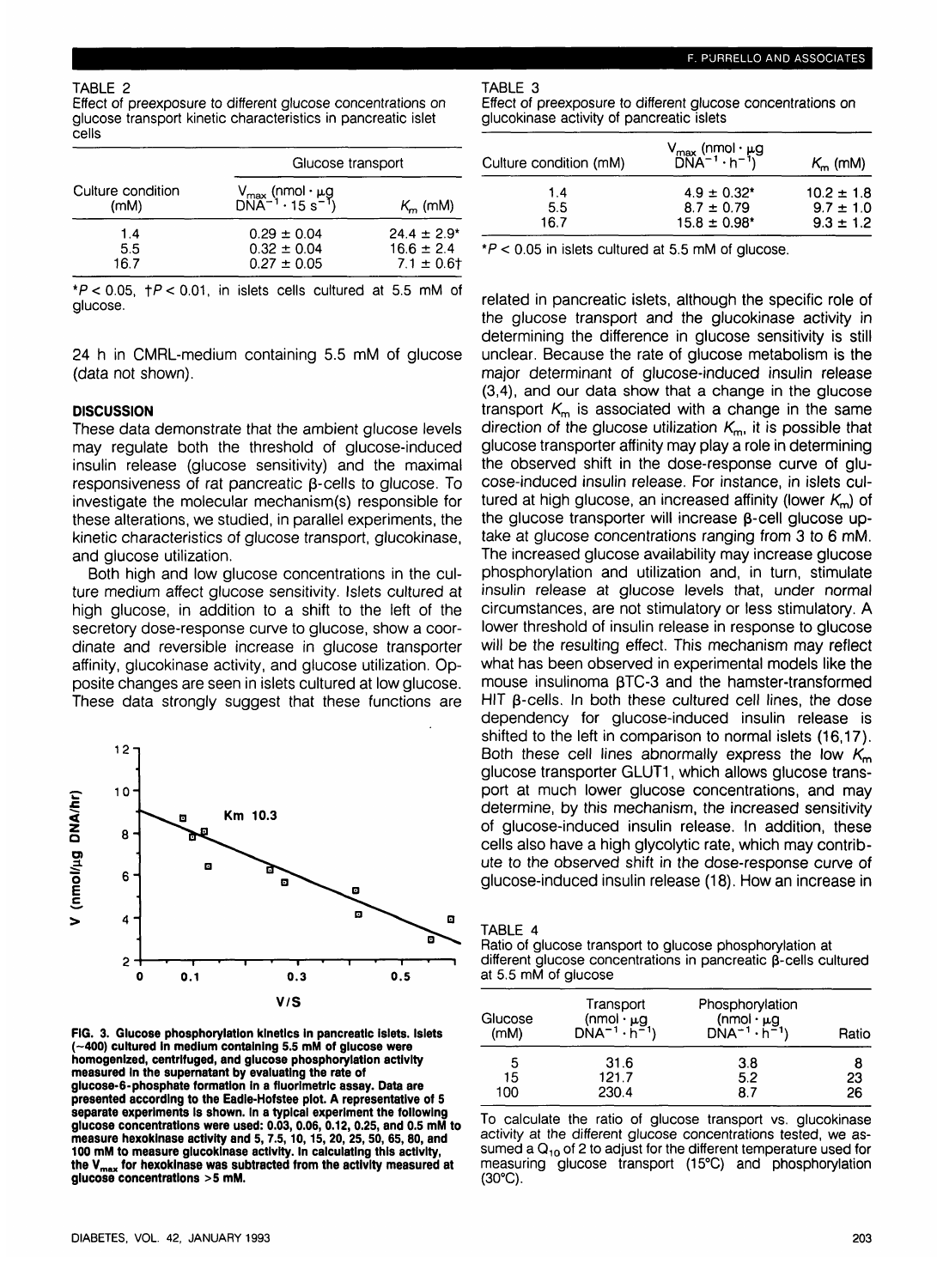

**FIG. 4. Effect of preexposure to different glucose concentrations on glucose utilization in rat pancreatic Islets. Islets were cultured In CMRL-1066 containing glucose at either 1.4 (solid bars), 5.5 (hatched bars), or 16.7 (shaded bars) mM. After 24 h, groups of 10 Islets were** Incubated in 40  $\mu$ I of Krebs-Ringer buffer containing 10 mM HEPES, **2 jiCI D-[5-3 H]glucose, and at various glucose concentrations (5,7.5, 10,12.5,15, and 20 mM). The utilization of glucose was determined by measuring the formation of 3H2 0 from [5-<sup>3</sup> H]glucose. Glucose utilization at 5,10, and 20 mM of glucose in the 3 experimental groups Is shown (mean ± SE of 4 separate experiments).**

glucose transport may possibly increase glucose phosphorylation and metabolism remains to be determined, because in p-cells glucose transport largely exceeds glucose phosphorylation. When we calculated the ratio of glucose transport to glucose phosphorylation, we found a change from 26 at the highest glucose concentration tested (100 mM) to 8 at the lowest concentration tested (5 mM). Similar values have been previously reported for the  $V_{\text{max}}$  of the two functions (1,15). Therefore, at a glucose concentration near to the threshold of glucoseinduced insulin release (~5 mM) glucose transport still exceeds glucose phosphorylation. It is possible, however, that a certain transport/phosphorylation ratio is necessary to stimulate insulin release, and that the increased glucose transport efficiency at low glucose concentrations in islets preexposed to high glucose makes the glucose-sensing mechanism more effective. An additional explanation is that at low environmental glucose levels (1-4 mM), other enzymes (e.g., hexokinase and phosphofructokinase) may also play a role in regulating glucose metabolism and the consequent insulin release in  $\beta$ -cells (15); in islets preexposed to high glucose, the increased transport observed at low glucose concentrations may activate these enzymes. However, the fact that changes in glucose transport and glucose utilization  $K<sub>m</sub>$  are associated do not necessarily establish a cause-effect relationship. Alternative hypotheses can be made: for instance the observed increase in glucokinase activity may be responsible for the shift in the insulin secretion dose-response curve. As a matter of fact, even small changes of glucose phosphorylation have been associated with a shift in the insulin secretion have been associated with a shift in the insulin secretion<br>sensitivity to glucose stimulation (19).

A large body of evidence indicates that glucokinase

activity and  $\beta$ -cell responsiveness to glucose are strictly related (3,4). Accordingly, in islets exposed to low glucose we found decreased glucokinase activity and decreased glucose utilization, which was parallel with the decreased islet responsiveness to glucose. In contrast, in islets cultured at high glucose, an increased glucokinase activity and glucose utilization did not correspond with an increase in insulin secretion. An alteration in the insulin secretion pattern after chronic exposure to high glucose has already been reported (8.9,20-22), and may be due to an impairment in one (or  $>1$ ) distal event(s) of glucose-induced insulin release (23,24).

Altogether, these data raise the possibility that the two major components of the pancreatic  $\beta$ -cells glucosesensing mechanism may play a complex and interrelated role in determining pancreatic  $\beta$ -cell response to glucose. The role of the two components may change under different conditions. Although the glucokinase activity  $(V_{\text{max}})$  acts as the major determinant of  $\beta$ -cell responsiveness, the affinity  $(K_m)$  of the glucose transporter might influence  $\beta$ -cell sensitivity to glucose, at least under certain conditions.

#### **ACKNOWLEDGMENTS**

We thank Drs. V. Trischitta and A. Brunetti for critical reading of the manuscript.

#### **REFERENCES**

- 1. Johnson JH, Newgard CB, Milburn JL, Lodish HF, Thorens B: The high  $K<sub>m</sub>$  glucose transporter of islets of Langerhans is functionally similar to the low affinity transporter of liver and has identical primary sequence. J Biol Chem 265:6548-51, 1990
- 2. Unger RH: Diabetic hyperglycemia: link to impaired glucose transport in pancreatic beta cells. Science 251:1200-205, 1991
- 3. Matschinsky FM: Glucokinase as glucose sensor and metabolic signal generator in pancreatic  $\beta$ -cells and hepatocytes. Diabetes 39:647-52, 1990
- 4. Malaisse WJ, Malaisse-Lagae F, Rasschaert J, Zahner D, Sener A, Davies DR, Van Schaftingen: The fuel concept for insulin release: regulation of glucose phosphorylation in pancreatic islets. Biochem Soc Trans 18:107-108, 1990
- 5. Orci L, Ravazzola M, Baetens D, Inman L, Amherdt M, Pederson RG, Newgard CB, Johnson JH, Unger RH: Evidence that downregulation of β-cell glucose transporters in non-insulin dependent diabetes may be the cause of diabetic hyperglycemia. Proc Natl Acad Sci USA 87:9953-57, 1990
- 6. Thorens B, Weir GC, Leahy JL, Lodish HF, Bonner-Weir S: Reduced expression of the liver/beta cell glucose transporter isoform in glucose-insensitive pancreatic beta cells of diabetic rats. Proc Natl Acad Sci USA 87:6492-96, 1990
- 7. Brelje JC, Sorenson RL: Nutrient and hormonal regulation of the threshold of glucose-stimulated insulin secretion in isolated rat pancreases. *Éndocrinology* 123:1582-90, 1988
- 8. Timmers KI, Powell AM, Voyles NR, Solomon D, Wilkins SD, Bhathena S, Recant L: Multiple alterations in insulin responses to glucose in islets from 48-h glucose-infused nondiabetic rats. Diabetes 39:1436-44, 1990
- 9. Purrello F, Vetri M, Gatta C, Gullo D, Vigneri R: Effects of high glucose on insulin secretion by isolated islets and purified rat beta cells and possible role of glycosylation. *Diabetes* 38:1417-22, 1989
- 10. Andersson A: Long-term effects of glucose on insulin release and glucose oxidation by mouse pancreatic islets. Biochem J 140:377-82, 1974
- 11. Liang Y, Najafi H, Matschinsky FM: Glucose regulates glucokinase activity in cultured islets from rat pancreas. J Biol Chem 265:16863-66, 1990
- 12. Labarca C, Paigen K: A simple, rapid and sensitive DNA assay procedure. Ann Biochem 102:344-52, 1980
- 13. Trus MD, Zawalich WS, Burch PT, Berner DK, Weill VA, Matschinsky FM: Regulation of glucose metabolism in pancreatic islets. Diabetes 30:911-22, 1981
- 14. Aschcroft SJH, Weerasinghe LCC, Bassett JM, Randle PJ: The pentose cycle and insulin release in mouse pancreatic islets.